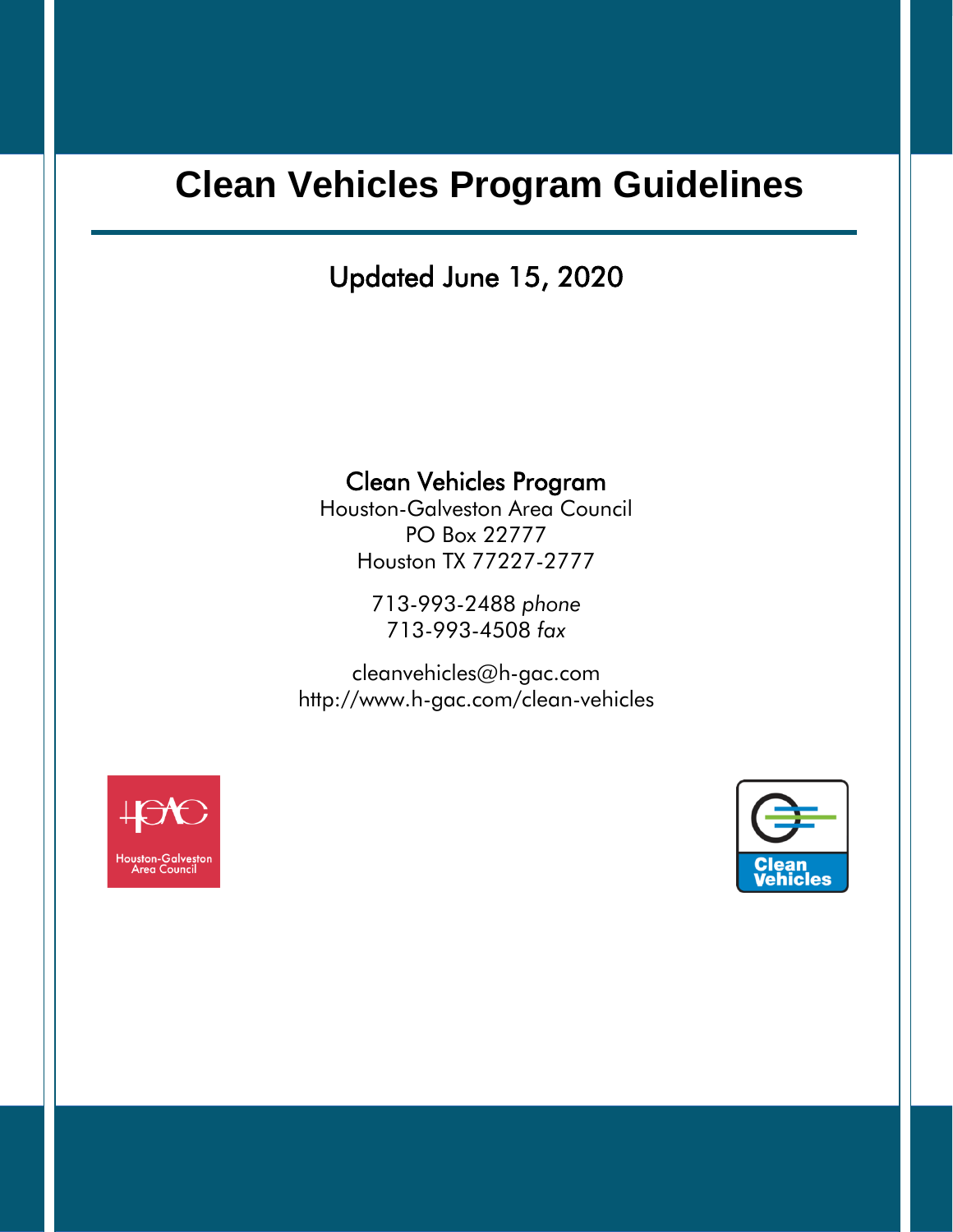## **Table of Contents**

| 1.0 |  |
|-----|--|
| 1.1 |  |
| 1.2 |  |
| 2.0 |  |
| 2.1 |  |
| 2.2 |  |
| 2.3 |  |
| 3.0 |  |
| 3.1 |  |
| 3.2 |  |
| 3.3 |  |
| 3.4 |  |
| 3.5 |  |
| 3.6 |  |
| 4.0 |  |
| 4.1 |  |
| 4.2 |  |
| 4.3 |  |
| 4.4 |  |
| 5.0 |  |
| 5.1 |  |
| 5.2 |  |
| 5.3 |  |
| 5.4 |  |
| 5.5 |  |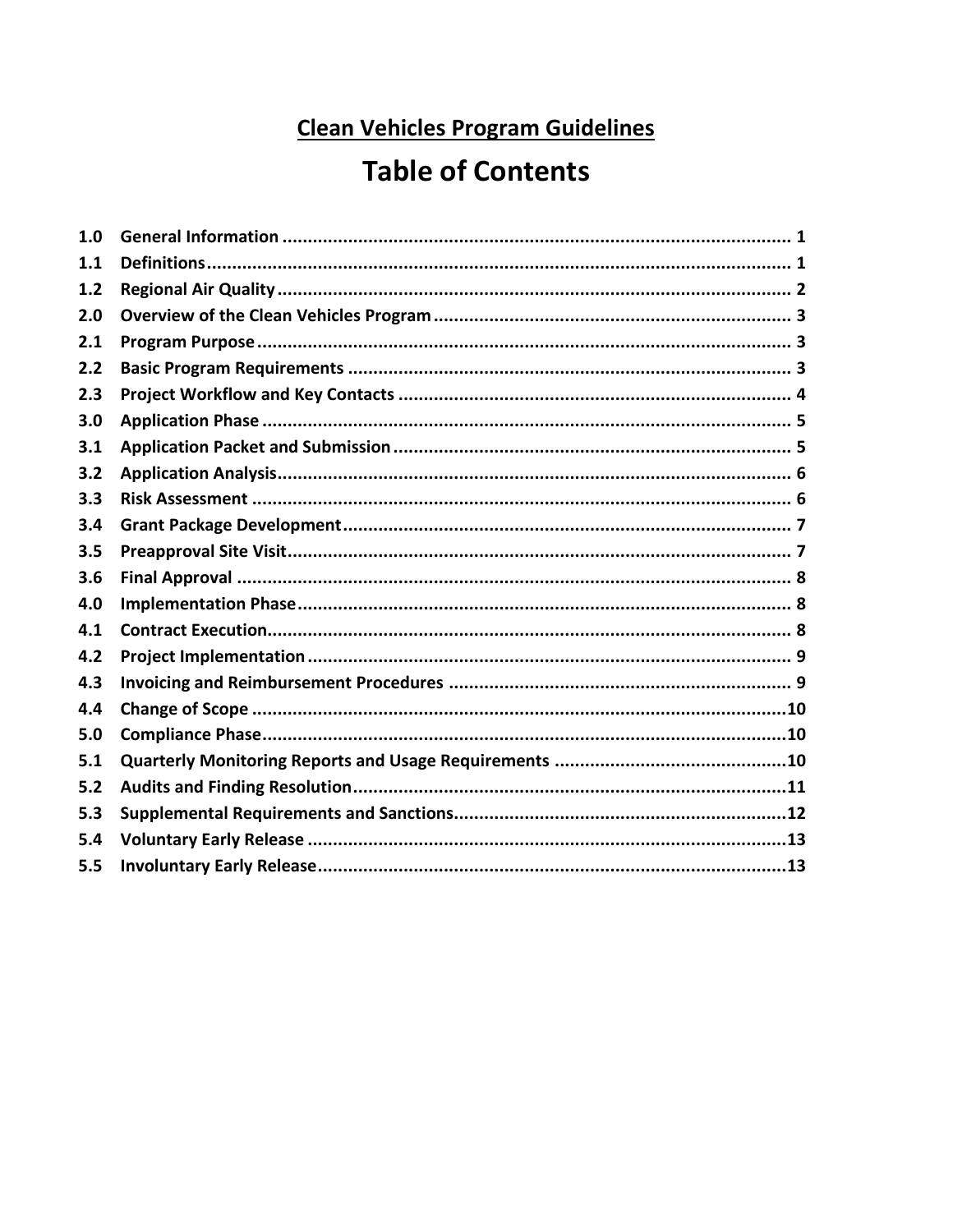#### <span id="page-2-1"></span><span id="page-2-0"></span>1.0 General Information

#### 1.1 Definitions

Alternative Fuels: Technologies and fuels such as natural gas, ethanol blends (higher than E10), biodiesel blends (B5 or higher blends), electricity, fuel cells, and hybrids (with a fuel economy improvement of at least 25% over the baseline nonhybrid model).

Application: The total packet of information required for an organization's funding request to be considered by the Clean Vehicles Program of the Houston-Galveston Area Council.

California Air Resources Board (CARB): The state agency in California with jurisdiction over outdoor air quality issues. California is the only state allowed to issue its own emissions standards under the federal [Clean Air Act,](https://en.wikipedia.org/wiki/Clean_Air_Act_(United_States)) subject to an EPA waiver. Other states can choose follow CARB or federal standards, but cannot set their own.

Cost-Effectiveness Factor: How efficient a project is at reducing a given pollutant; given in units of dollars/ton of pollutant reduced.

Clean Vehicles Program: Vehicle/equipment emissions reduction incentive program of the Houston-Galveston Area Council.

Conformity: Governmental process whereby it is assured that transportation plans do not undermine air quality goals.

Diesel-Based Project: Project in which the baseline vehicle/equipment under consideration for retrofit or replacement is powered by diesel.

EPA: United States Environmental Protection Agency, the federal agency with jurisdiction over outdoor air quality issues.

Funding Source: Granting organization from which monies for the Clean Vehicles Program are received.

Funding Type: Monies received from a grantor, which may be allocated to CFA(s) according to grantor preferences and/or by preset allotment schedules; may or may not carry eligibility/evaluation criteria beyond the basic program criteria listed in this document.

Houston-Galveston-Brazoria Nonattainment Area (Nonattainment Area): As originally defined by the EPA, this region included the eight counties of Brazoria, Chambers, Fort Bend, Galveston, Harris, Liberty, Montgomery, and Waller, which then were not incompliance with the National Ambient Air Quality Standard for ozone. The EPA may add or drop more local counties depending upon its periodic assessment of their current ozone emission status.

Nonattainment Area: Any region designated by the EPA as not complying with one or more National Ambient Air Quality Standards; "Nonattainment Area" as shown in these guidelines refers to the Houston-Galveston-Brazoria Nonattainment Area.

NOx: Nitrogen oxide pollutants, precursors of ozone.

On-Road: Road-legal mobile vehicles such as buses, trucks, cars, etc.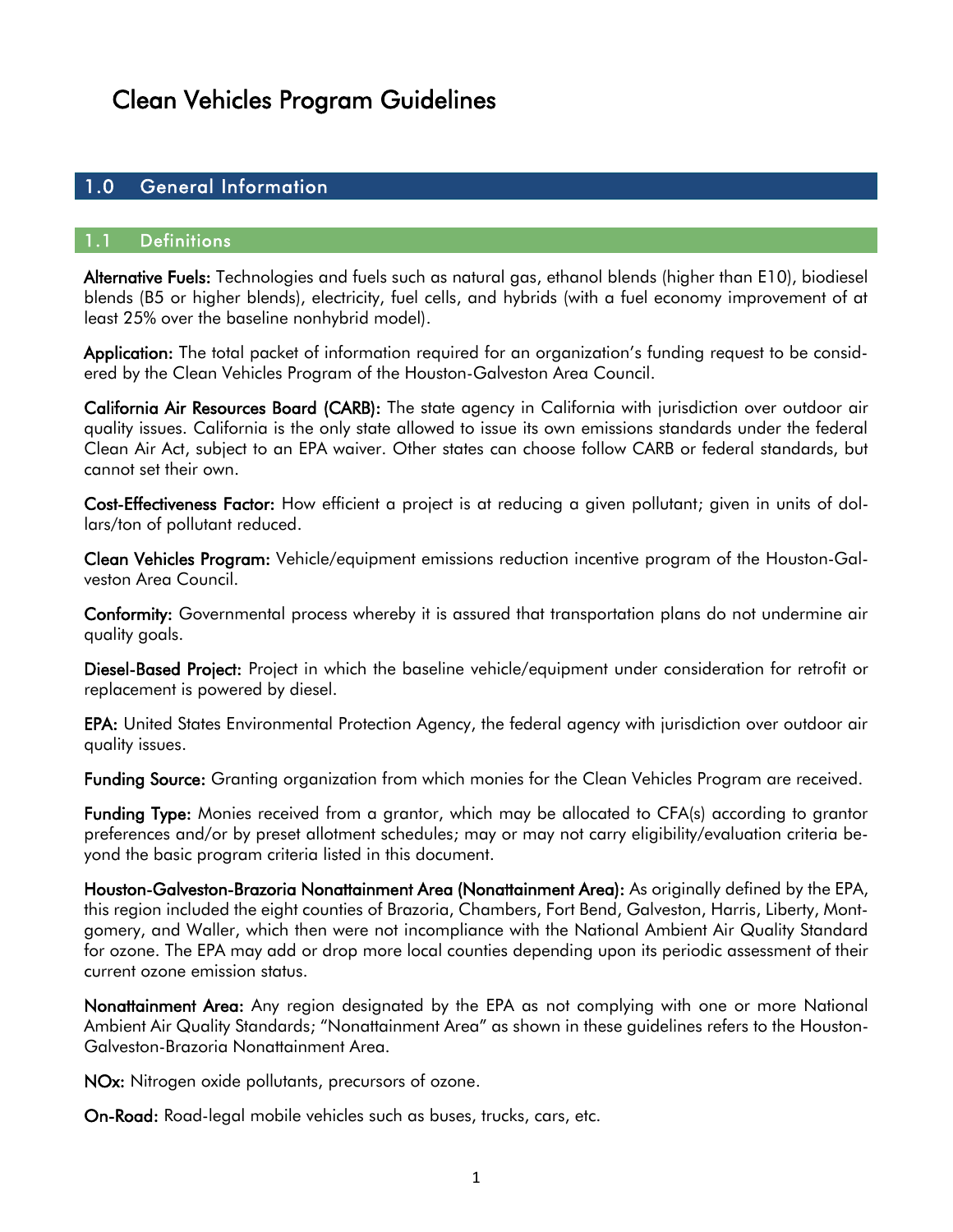Off-Road: Mobile vehicles and equipment which are generally used on unpaved surfaces, such as construction equipment, lawn mowers, etc.

Ozone (O<sub>3</sub>): Ground-level pollutant formed in the atmosphere through a photochemical reaction between NOx and VOCs.

PM: Particulate matter (soot) pollutants which are small in size and may be harmful to human health.

State Implementation Plan: Details how the region plans to achieve attainment status for ozone.

Texas Commission on Environmental Quality: State agency with jurisdiction over outdoor air quality issues

<span id="page-3-0"></span>VOCs: Volatile organic compound pollutants; precursors of ozone.

#### 1.2 Regional Air Quality

Presently, the United States Environmental Protection Agency (EPA) classifies the Houston-Galveston-Brazoria region as in "severe" nonattainment of the federal ground-level ozone standard. This means that our air contains unhealthy levels of ozone pollution multiple times throughout the year. According to the EPA, "Numerous scientific studies have linked ground-level ozone exposure to a variety of problems, including:

- Lung irritation that can cause inflammation much like a sunburn;
- Wheezing, coughing, pain when taking a deep breath, and breathing difficulties during exercise or outdoor activities;
- Permanent lung damage to those with repeated exposure to ozone pollution; and
- Aggravated asthma, reduced lung capacity, and increased susceptibility to respiratory illnesses like pneumonia and bronchitis."<sup>1</sup>

Ozone  $(O_3)$  is produced through a photochemical (sunlight enhanced) reaction between nitrogen oxides (NOx) and volatile organic compounds (VOCs) in warm temperatures. Both NOx and VOCs can be emitted by vehicles and equipment powered by petroleum products. In general, NOx is emitted in higher quantities from diesel-powered engines, while VOCs are emitted in higher quantities from gasoline-powered engines.

In accordance with the federal Clean Air Act, the Texas Commission on Environmental Quality has submitted a legally binding State Implementation Plan describing how our region (and other nonattainment areas in Texas) will reduce ozone pollution to safer levels.

Additionally, the Clean Air Act mandates that regional transportation plans must demonstrate "conformity" in the nonattainment areas. Conformity is a process designed to ensure that transportation projects do not undermine air quality goals by inadvertently promoting strategies that will result in increasing vehicle emissions. Transportation projects cannot be approved, funded, or implemented without a conforming transportation plan.

Finally, it is important to note that ozone is not the region's only air quality problem. Concerns have been raised regarding the levels of particulate matter (PM) and airborne toxics (such as benzene, 1,3-butadiene, trichloroethylene, and hydrochloric acid) in our region, which have been measured at unhealthy concentrations in localized areas. PM and airborne toxics can cause serious health problems (including cancer), and both types of pollution are usually emitted by on-road vehicles and off-road equipment powered by petroleum products. In addition, excess greenhouse gas emissions can cause the climate to destabilize and change rapidly relative to typical natural cycles, with potentially negative impacts to both human societies

<sup>1</sup> http://www.epa.gov/oar/ozonepollution/health.html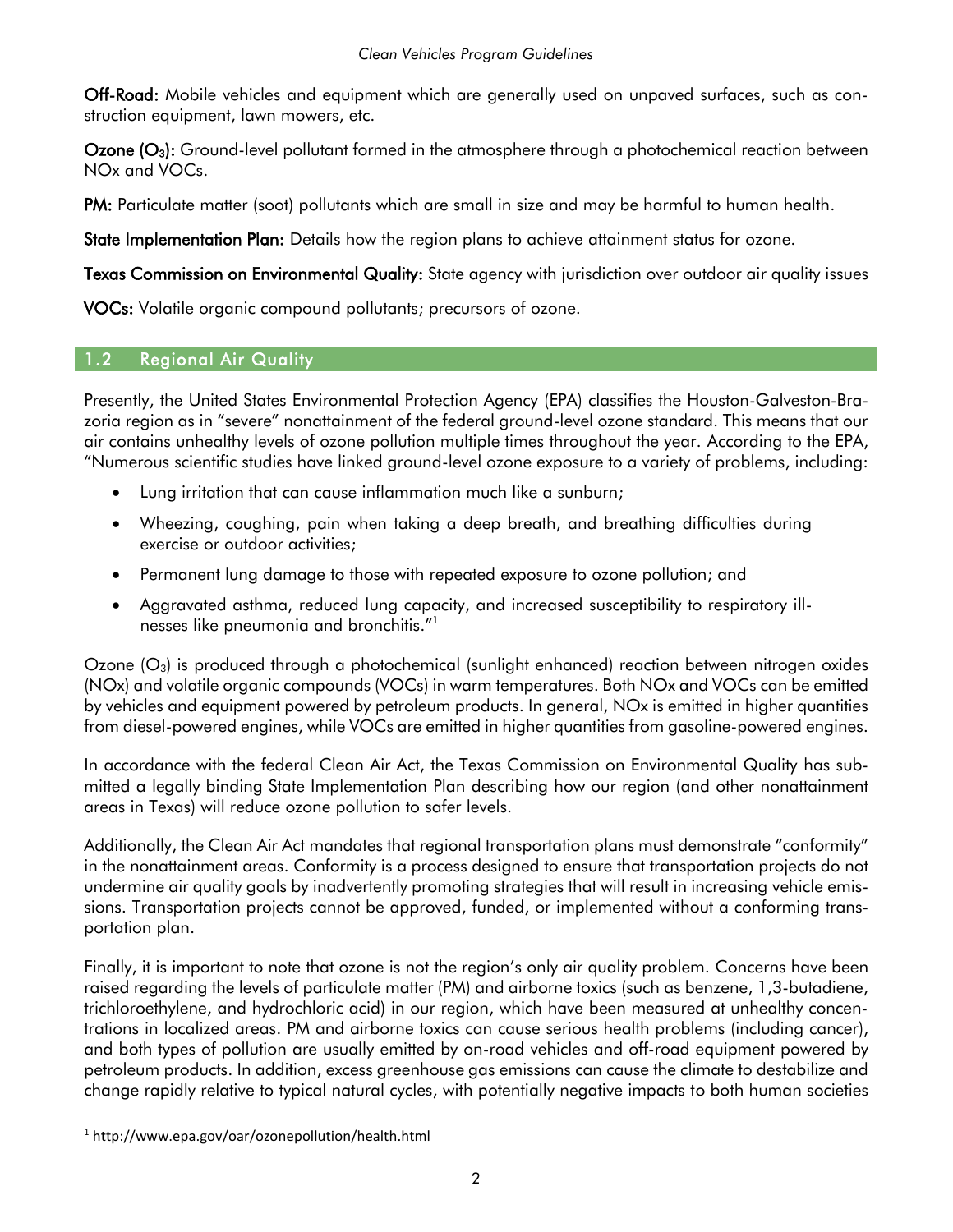and species in ecosystems throughout the world. Such vehicles or equipment may also release significant quantities of greenhouse gases.

#### <span id="page-4-1"></span><span id="page-4-0"></span>2.0 Overview of the Clean Vehicles Program

#### 2.1 Program Purpose

The Clean Vehicles Program of the Houston-Galveston Area Council is an emissions reduction incentive grant program designed to:

- 1. Help improve the Nonattainment Area's regional air quality and fulfill regional State Implementation Plan and conformity requirements;
- 2. Help reduce petroleum consumption and enhance energy independence and diversity; and
- 3. Help stimulate the local economy.

The program achieves these objectives by providing grants to qualifying fleets and fuel providers interested in deploying cleaner technologies. The program is open to any private, public, or nonprofit organization or individual with a base of operations in the Nonattainment Area.

The Clean Vehicles funding streams include the following:

- Congestion Mitigation and Air Quality Improvement Program (CMAQ) Applicants may receive a grant package to cover up to 75% of the total eligible project costs for on-road class 8 trucks.
- Supplemental Environmental Project (SEP) May be either state or federal, and is allocated based on timeliness of application submission and need. SEP funds are used to purchase school buses for public and private education organizations.
- Heavy Duty Diesel Replacement Program (HDDRP) Funds intended to replace class 6, 7 or 8 trucks, or non-road equipment making use of heavy duty diesel engines. Grants for approved diesel-to-diesel replacements will pay up to 50% of the replacement cost, and diesel-to-alternative fuel replacements will pay up to 75% of the replacement cost.

The Clean Vehicles Program is intended to achieve its objectives through technological, rather than operational, changes in fleets. It is not intended to accommodate changes in vehicle/equipment usage (miles traveled or hours operated) by expanding or reducing fleet size. Rather, its focus is to accelerate the deployment of solutions that, given the same level of usage, help existing operations function more cleanly.

#### <span id="page-4-2"></span>2.2 Basic Program Requirements

Projects that may generally be considered for funding under the Clean Vehicles Program:

- Those that replace on-road heavy duty diesel vehicles
- Those that establish alternative-fueling facilities
- Those that comply with all fund source guidelines, including Buy America provisions.

Regardless of the project type or funding source, ALL projects must fulfill the following basic program requirements to be eligible for a grant: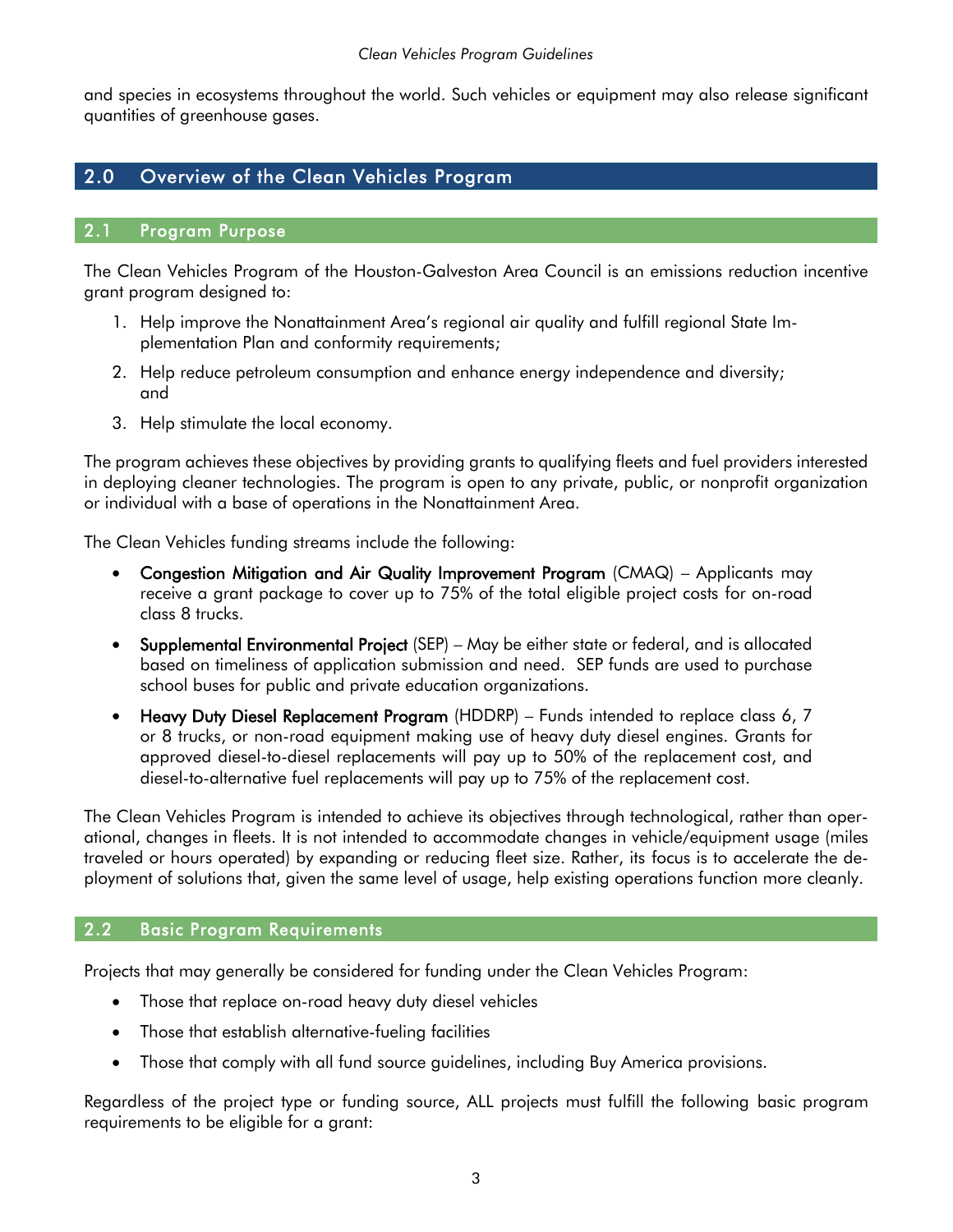Vehicles or Equipment Eligibility

- Vehicles or equipment which are included in the application must be compliant with the provisions of Buy America, meaning: The steel used to produce all vehicles or equipment must be sourced from the United States of America in the percentages required; and all vehicles and equipment must be assembled on U.S. soil.
- Vehicles or equipment which are included in the application must be in good working order and in current use. Additionally, project vehicles must have an anticipated work life of at least two more years.
- Both current and future vehicles or equipment must work within the Nonattainment Area (Brazoria, Chambers, Fort Bend, Galveston, Harris, Liberty, Montgomery, and Waller Counties) for a majority of their overall usage, the percentage of which will be contracted if the project is awarded.
- Current vehicles or equipment must have been owned/operated by the applicant for at least the past twelve months.
- Vehicles or equipment intended for replacement must represent accelerated turnover rather than normal turnover. Accelerated turnover is defined as the replacement of a vehicle which could have remained in operation at least as long as the length of the proposed project life, given the expected useful life of its engine and its current rate of usage.
- Vehicles or equipment fleets must have an anti-idling policy in place.
- Replacement vehicles or equipment for current vehicles or equipment must be new, with no previous owners other than the original manufacturer/dealer.
- Vehicles or equipment funded by the Clean Vehicles Program cannot be used to generate credit in any emissions banking and trading program or otherwise credited in the regional State Implementation Plan.
- ALL retrofits, conversions, and engines must be EPA- or California Air Resources Boardcertified, verified, or otherwise approved.

Infrastructure Eligibility

- Infrastructure included in the application must be located within the Nonattainment Area.
- Infrastructure funded under the Clean Vehicles Program cannot be used to generate credit in any emissions banking and trading program or otherwise credited in the State Implementation Plan.

<span id="page-5-0"></span>Depending on the funding source and type, additional restrictions and/or eligibility criteria may apply.

#### 2.3 Project Workflow and Key Contacts

Each project funded by the Clean Vehicles Program has three primary stages: application phase, implementation phase, and compliance phase. These stages are detailed in the diagram shown below: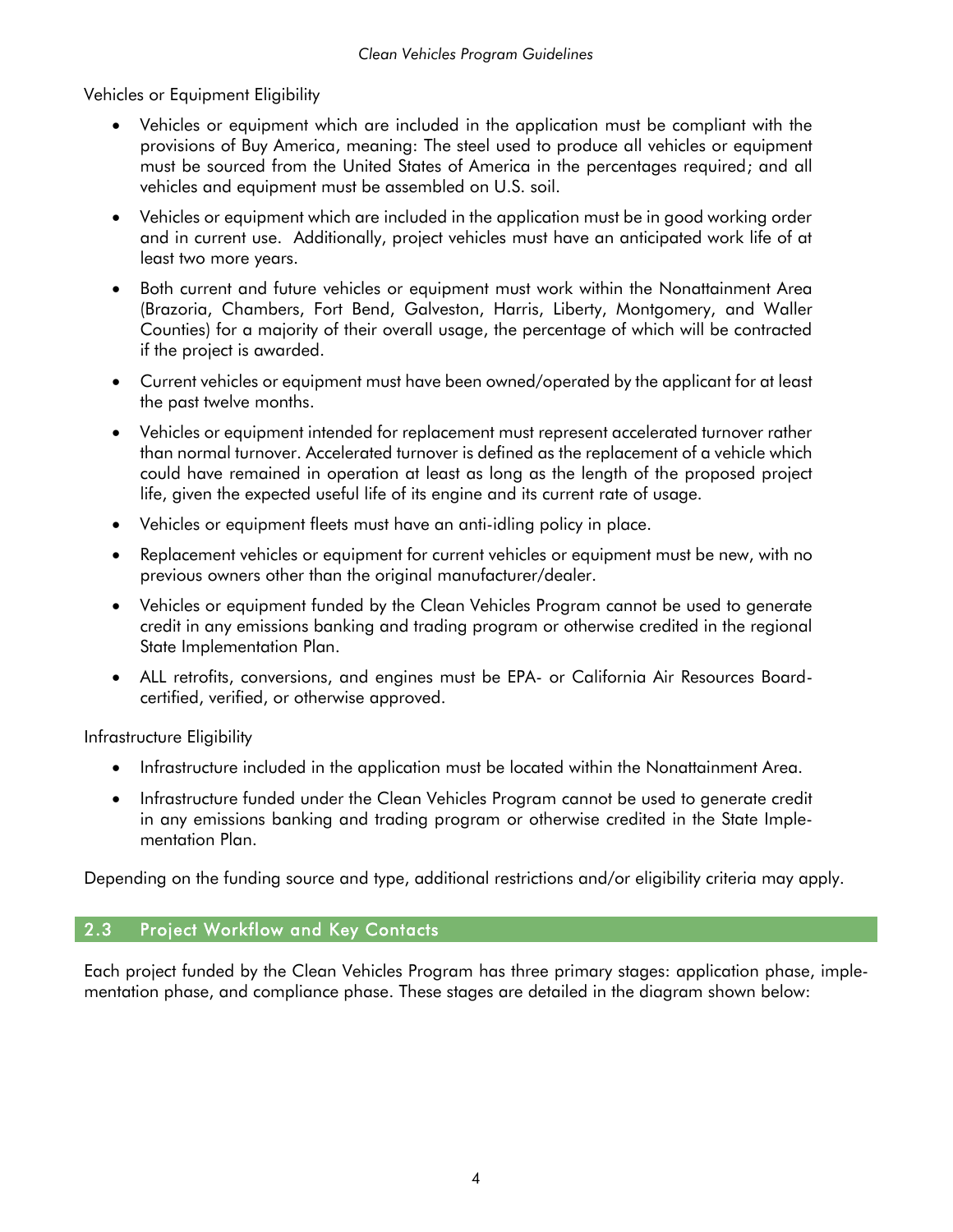#### Clean Vehicles Project Workflow Process

#### Application Phase

- 1. Application Packet submitted
- 2. Application analysed by project specialist
- 3. Eligibility Notification created and signed by applicant
- 4. Preapproval Site Visit conducted
- 5. Risk Assessment completed (non-government only)
- 6. Grant Reservation Letter created and signed by applicant
- 7. Project approved by H-GAC Board of Directors
- 8. Contract Initiated

#### Implementation Phase

- 1. Contract executed
- 2. New vehicle(s)/equipment purchased
- 3. Destruction/installation performed (as applicable)
- 4. Required documentation received from sub-recipient
- 5. Required documentation received from destruction vendor
- 6. Invoices submitted and processed
- 7. Follow-Up Site Visit conducted
- 8. Grant funds issued
- 9. Invoice Closeout Letter sent

#### Compliance Phase

- 1. Monitoring reports processed
- 2. Emissions Accounting analysis performed
- 3. Emission surpluses/deficits addressed as needed
- 4. Audit visits conducted at discretion of H-GAC; problems addressed as needed
- 5. Project Closeout Letter sent

Throughout each phase, project managers should expect to receive a formal communication from Clean Vehicles staff at certain milestones within the process.

Participants will coordinate with two primary contacts within the Clean Vehicles Program throughout the course of project: the program manager and a program coordinator. The **program manager** represents the Clean Vehicles Program to the general public and works with individuals both internally and externally to ensure that all projects are handled effectively and efficiently. The program manager will assign a program coordinator to each project, who will be responsible for working with the participant to move each project through the Clean Vehicles workflow process. The program coordinator will handle all day-to-day tasks and issues related to the project.

#### <span id="page-6-1"></span><span id="page-6-0"></span>3.0 Application Phase

#### 3.1 Application Packet and Submission

Potential applicants are encouraged to contact staff prior to submitting an application with any questions they may have regarding program requirements and/or to receive a qualitative assessment of their prospects for receiving Clean Vehicles funding. H-GAC strongly encourages applicants to discuss any questions relating to the operation and/or compatibility of equipment with the product vendor and other qualified personnel prior to inclusion in the application.

There are no application deadlines, thus organizations may submit their application at any time. Awards will be granted on a first-come, first-serve basis until funds are exhausted.

| <b>Application Form</b> | <b>Description</b>                  | <b>Notes</b>                             |
|-------------------------|-------------------------------------|------------------------------------------|
|                         | <b>Basic Information Form</b>       | Required for all projects                |
| B1                      | On-Road Vehicle Data                | Required for all on-road projects        |
|                         | Infrastructure Narrative Cover Page | Required for all infrastructure projects |
|                         | Signature Form                      | Required for all projects                |

Application packets should include the following information: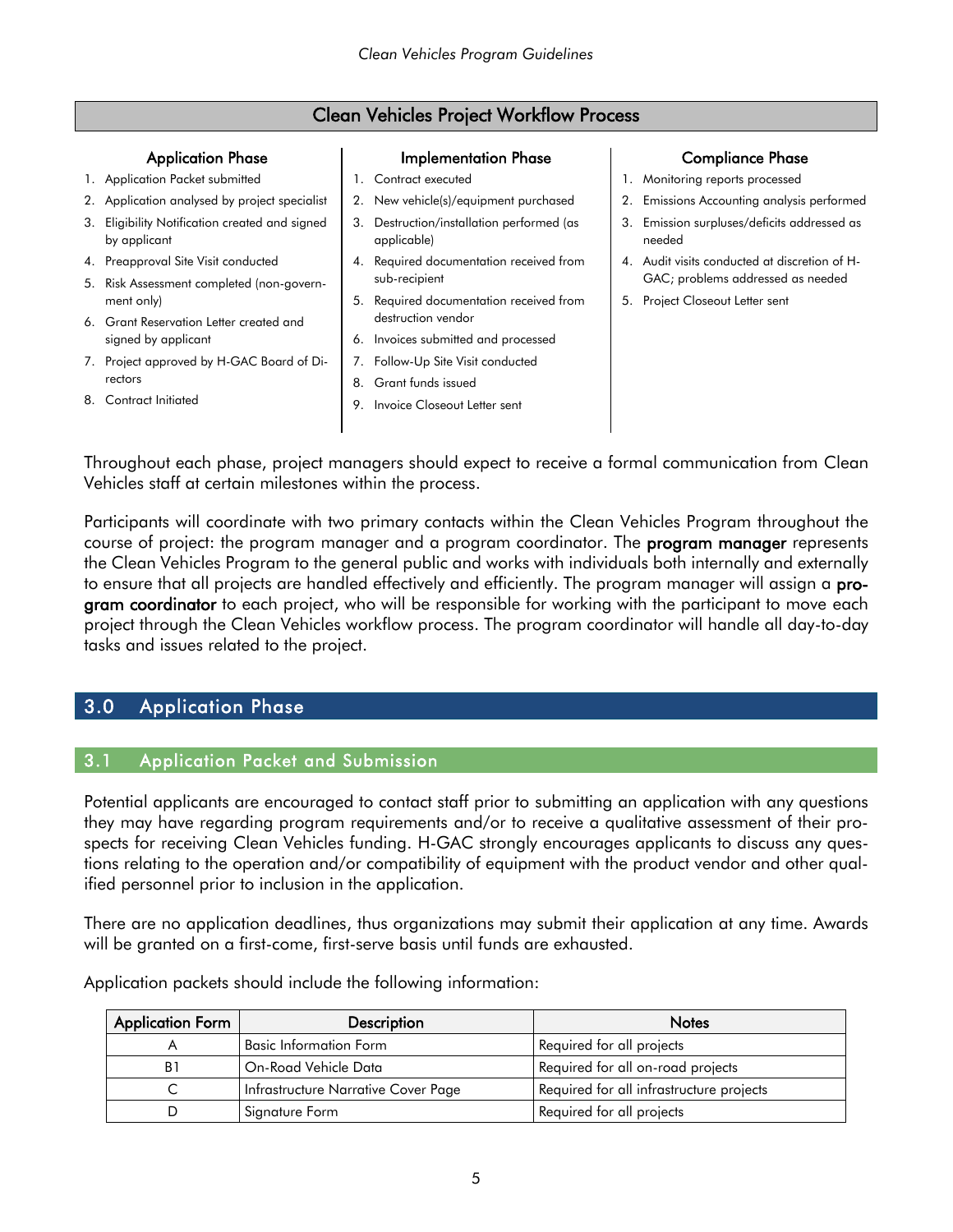Applications should be submitted electronically by emailing all completed forms in Excel format as attachments to [cleanvehicles@h-gac.com.](mailto:cleanvehicles@h-gac.com) A hard copy original of the signed Form D (Signature Form) should be submitted by mail or in-person delivery.

<span id="page-7-0"></span>Applicants may withdraw their application at any time by notifying staff in writing.

#### 3.2 Application Analysis

Emission reductions for Clean Vehicles projects will be calculated based on information provided in the application and use of the most appropriate, up-to-date EPA- or California Air Resources Board-certified emissions modeling programs and/or applicable guidance documents and certifications. The EPA's current state-of-the-science emission modeling system is the MOtor Vehicle Emission Simulator (MOVES2014b).

Generally, the greater the emission reduction achieved, the more efficient it is for the Clean Vehicles Program to fund a project, and the more money that project may be eligible to receive. However, it should be noted that actual grant awards are subject to the availability of funds and any applicable match requirements. Being eligible for a certain level of funding does not guarantee that level of funding will actually be awarded.

#### <span id="page-7-1"></span>3.3 Risk Assessment

Concurrent with the evaluation of emission reductions and cost-effectiveness, a risk assessment is conducted for all private and nonprofit applicants. This assessment is performed in order to gauge the reliability of the applicant in fulfilling their contractual commitments and their ability to remain operational throughout the compliance phase. The risk assessment is based on the following factors:

- Number of years in business/operation
- Years of project manager experience
- Prior history with any H-GAC air quality grant program
- Status of commercial driver licenses for project vehicle drivers
- Status of insurance and safety inspections
- Driving safety record of company or individual
- Recordkeeping practices
- Upkeep and organization of assets
- Responsiveness to information requests
- Grant Viability Ratio

Depending on the risk level that these factors show for each applicant, Clean Vehicles staff will determine if the project should be deemed ineligible due to a high risk score or if it may move forward. Projects moving forward that are scored as Low Risk can advance without the addition of extra requirements (if funded), while those scored as Moderate Risk will incur additional requirements during the compliance phase.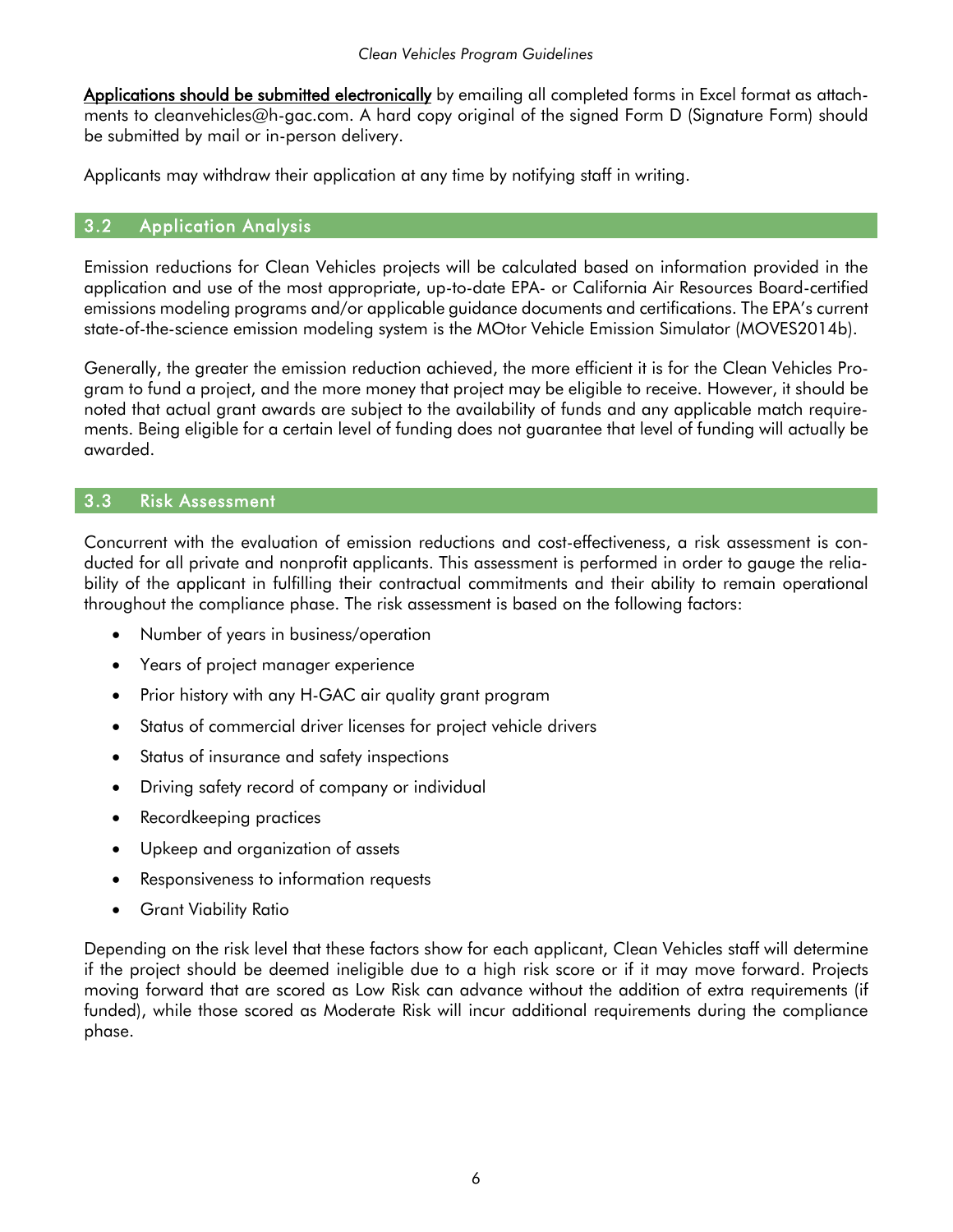#### <span id="page-8-0"></span>3.4 Grant Package Development

Having determined the anticipated benefits of the project, Clean Vehicles staff will develop a grant package. The amount and type of grant funds included in this package will vary depending on a number of factors, including but not limited to the availability of funding and the specific criteria associated with each funding type.

The criteria associated with each funding type consist of the following:

- Project life
- What constitutes an eligible cost
- What county(ies) the funding is designated for
- Matching requirements
- Any other criteria as may be required by fund source or H-GAC guidelines

These vary according to the guidelines of the funding source and consequently not every project will be eligible for every funding type.

Beyond the funding attributes used in the grant determination process, several other factors are taken into consideration. These include:

- Whether the applicant has been awarded grants or assistance through other funding opportunities for the vehicles or equipment included in a given project
- The risk assessment score earned by an applicant.

After considering these factors, the application analyst will assemble the best grant package available, provide an Eligibility Notification to the applicant, and discuss with them any questions they may have. The applicant will respond in writing about how they wish to proceed, choosing one of three options:

- 1. Move forward for grant approval for all of the vehicles or equipment submitted in the application.
- 2. Move forward for grant approval with selected vehicles or equipment, withdrawing others from the application.
- 3. Withdraw the entire application.

Vehicles or equipment withdrawn from the process may be resubmitted for consideration under a new application at a later time.

Please note that in order to ensure the most efficient use of the program's administrative funding and staff time, projects qualifying for less than \$1,000 in total grant funding will not be accepted into the program.

#### <span id="page-8-1"></span>3.5 Preapproval Site Visit

If the applicant wishes to proceed, Clean Vehicles staff will conduct a Preapproval Site Visit for vehicle or equipment projects or a preapproval consultation meeting for infrastructure projects. The purpose of the visit will be to verify the accuracy of the information contained in the application, and to ensure that several operational practices are in place.

Specifically, Clean Vehicles staff will review and/or collect copies of the following documentation as appropriate: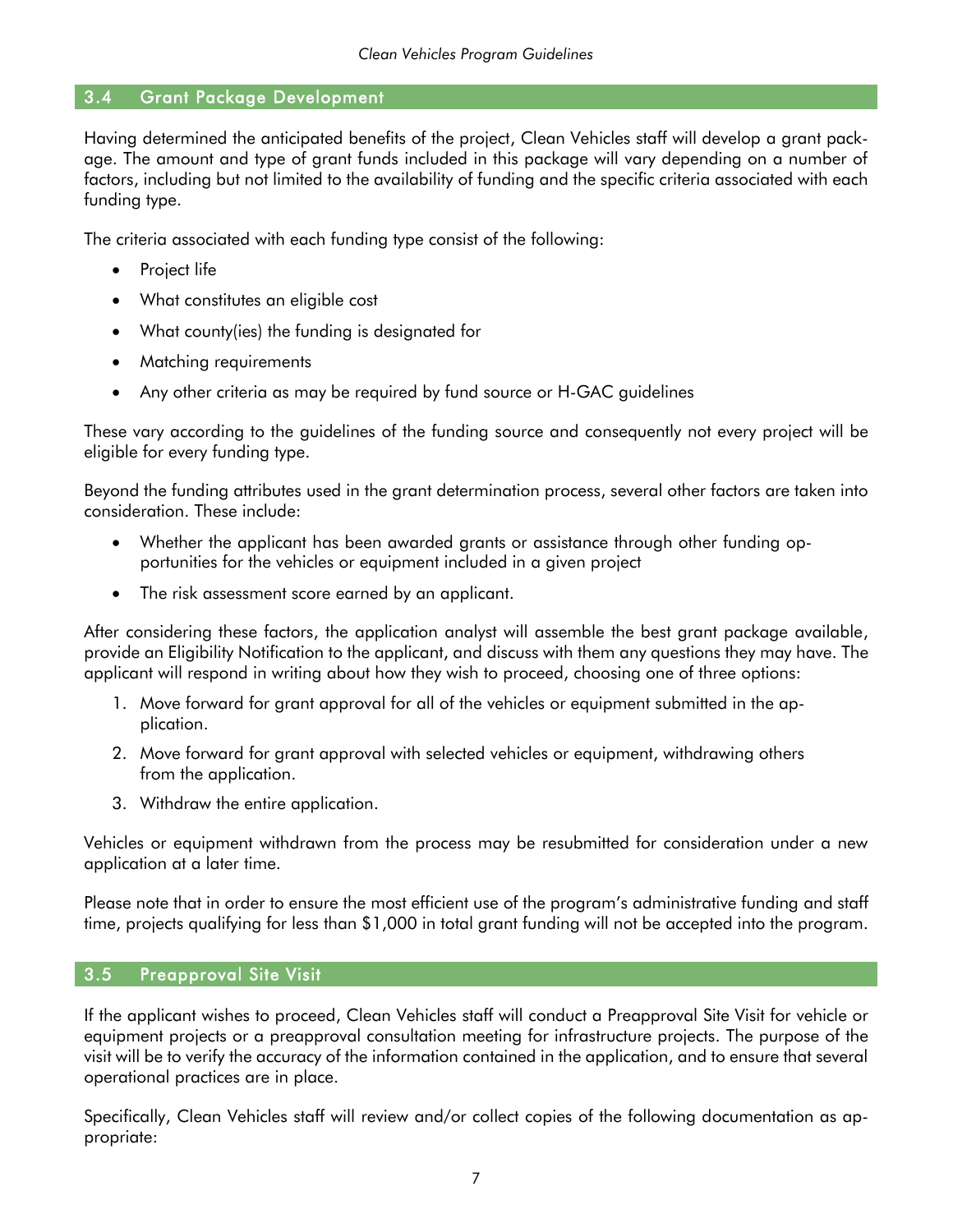| Description                                                                                             | <b>Vehicles</b> | Pre-Existing<br>Infrastructure<br>(to be expanded/<br>modified) | New Infrastruc-<br>ture |
|---------------------------------------------------------------------------------------------------------|-----------------|-----------------------------------------------------------------|-------------------------|
| Usage logs (miles/hours, fuel)                                                                          | Χ               |                                                                 |                         |
| Maintenance logs                                                                                        | X               | Χ                                                               |                         |
| Good working order check                                                                                | X               | χ                                                               |                         |
| Operating/training procedures                                                                           | Χ               | X                                                               | Χ                       |
| Workplace drug policy                                                                                   | X               | X                                                               | χ                       |
| Anti-idling policy                                                                                      | χ               |                                                                 |                         |
| Proof of current insurance/liability protection                                                         | χ               | X                                                               | χ                       |
| Proof of current ownership                                                                              | χ               | Χ                                                               |                         |
| Proof of years in operation<br>(not required for public entities)                                       | Χ               | χ                                                               | Χ                       |
| Proof of building, business, and environmental<br>permits (as applicable, for new infrastructure sites) |                 | χ                                                               | Χ                       |

#### <span id="page-9-0"></span>3.6 Final Approval

Following the Preapproval Site Visit and completion of the Risk Assessment, Clean Vehicles staff will send the applicant a Grant Reservation Letter signifying that grant funds have been reserved for the applicant and describing the final determination of eligibility. The applicant will respond in writing about how they wish to proceed, choosing one of two options: 1) move forward for grant approval for all of the remaining vehicles or equipment included in the application; or 2) withdraw the application. Vehicles or equipment that are withdrawn from the process may be resubmitted for consideration under a new application at a later time.

For projects still moving forward, staff will submit the applicant's grant information to the H-GAC Board of Directors for approval. If the board approves the grant, Clean Vehicles staff will internally initiate the contract process.

#### <span id="page-9-2"></span><span id="page-9-1"></span>4.0 Implementation Phase

#### 4.1 Contract Execution

Once a contract has been initiated and drafted, signatures will be electronically collected via Docusign for the contract's execution, first on behalf of H-GAC, then by the applicant.

The full contract will include the following components:

- General Provisions
- **Special Provisions**
- Assignment of Proceeds
- Project Scope of Work
- **Project Specifications**
- Project Budget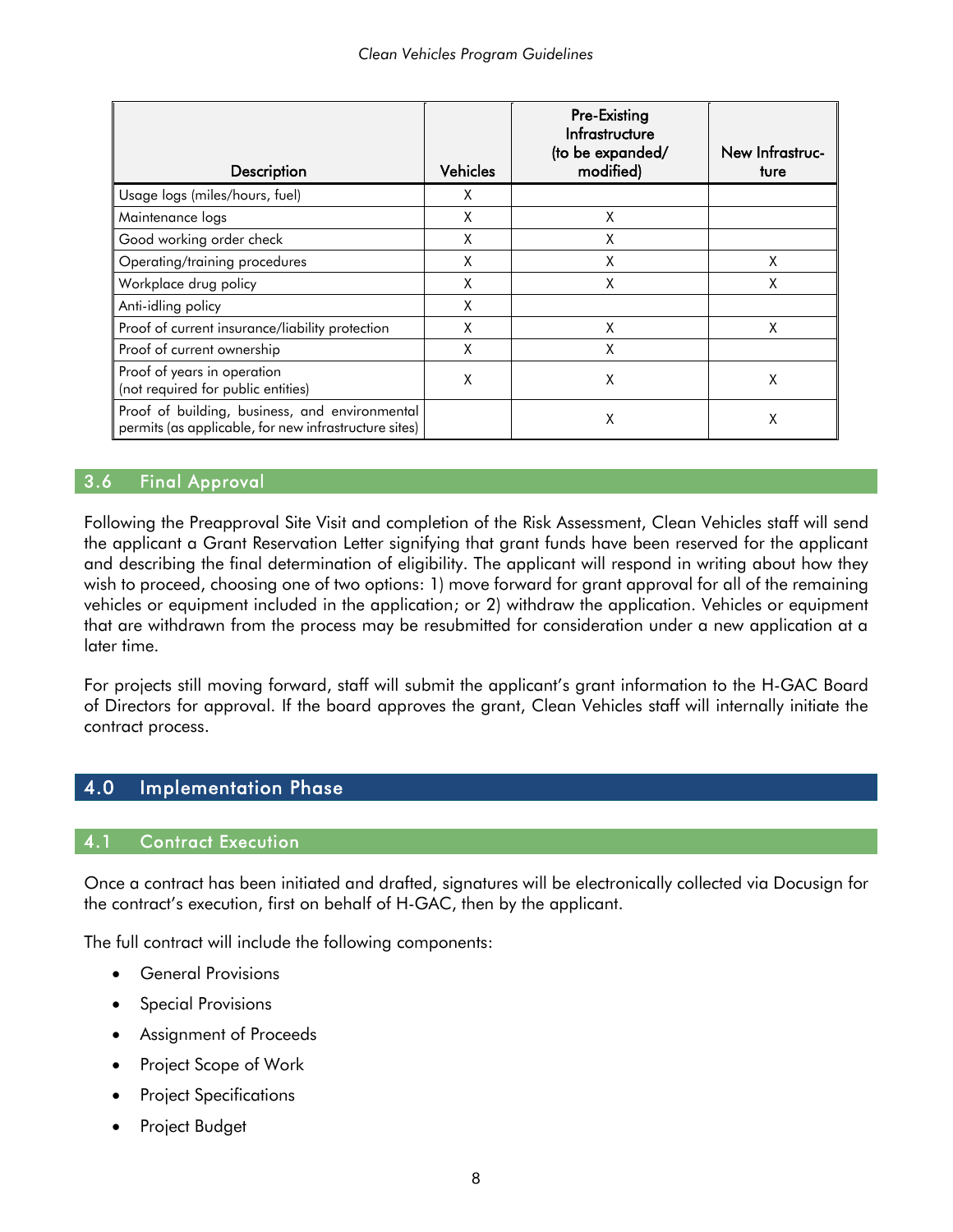• Supplemental Requirements Form

If the applicant has any questions or proposed changes to the draft contract, they should contact Clean Vehicles staff to discuss the matter. All substantive changes in the contract language will be referred to H-GAC's attorneys for review.

Under NO circumstance should the applicant begin ordering or purchasing new vehicles or equipment or destroying old engines prior to the full execution of the contract by H-GAC and the sub-recipient. Failure to follow these instructions will result in forfeiture of grant funds.

#### <span id="page-10-0"></span>4.2 Project Implementation

Project implementation may begin as soon as the contract is fully executed by H-GAC and the sub-recipient. The applicant is now designated as a grant sub-recipient.

Infrastructure installation must be performed by qualified personnel such as the equipment vendor, certified technicians, etc. H-GAC is not responsible for reimbursing the costs associated with improper installation of equipment, the inadvertent installation of equipment that is incompatible with existing equipment, and/or equipment which has manufacturer defects. H-GAC strongly encourages grant sub-recipients to exercise due diligence in assessing and selecting the appropriate products, vendors, and installation personnel for their infrastructure projects.

For vehicle/equipment replacement projects, destruction of the old engine and/or chassis will be required using a destruction vendor approved by H-GAC. Engine/chassis destruction is necessary to ensure that they will not be resold, thus cancelling the air quality benefits of replacement. Vehicles that are to be replaced must remain in use with current registration/inspection stickers until at least 90 days prior to their destruction, and must be destroyed by a certified destruction vendor no later than 90 days following receipt of the new vehicle. Noncompliance may result in the loss of grant funds.

A list of destruction vendors currently approved by the Houston-Galveston Area Council will be provided from Clean Vehicles staff. A standard amount of \$500 for buses and \$1,000 for trucks will be applied to the invoicing process.

<span id="page-10-1"></span>Complete destruction guidelines are also available from program staff.

#### 4.3 Invoicing and Reimbursement Procedures

Following engine/chassis destruction and/or actual installation of infrastructure equipment, the grant sub-recipient may begin invoicing H-GAC for reimbursement. Complete invoicing guidelines are available from Clean Vehicles staff. Invoicing must be completed within one year of the contract start date unless a change order is approved to extend the invoicing period. When submitting an invoice, the grant sub-recipient should include applicable documents from the following list:

- From the Sub-Recipient
	- o Delivery Invoices for All Replacement Vehicles
	- o Proof of Payment for All Replacement Vehicles
	- o Proof of Direct Cost Fee Payment to H-GAC
	- o Signed Financial Report
- From the Destruction Vendor
	- o Vendor Certification Form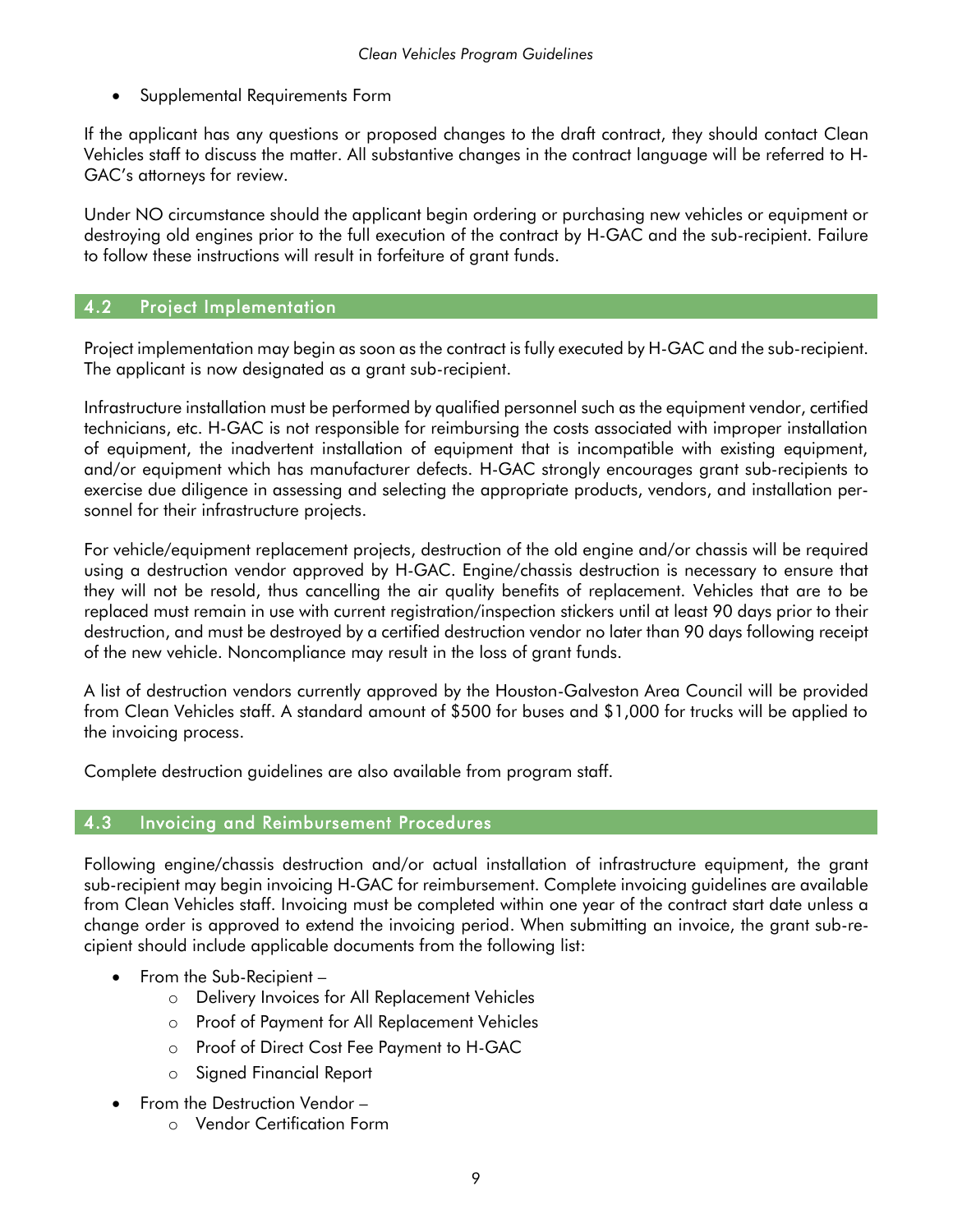- o Electronic Photos
- o Non-Repairable Titles for All Vehicles Destroyed
- For Infrastructure Projects
	- o Proof of current ownership (for new sites)
	- o Proof of building, business, and environmental permits (as applicable, for new sites)

All invoices submitted must present the appropriate level of match at the time of billing, as specified in the contract.

Grant sub-recipients should allow approximately two months for invoice package processing and reimbursement, depending on the type(s) of funding received in the grant award package. At the conclusion of the invoicing period, grant sub-recipients will have 60 days to submit a final invoice, after which Clean Vehicles staff will send the grant sub-recipient a formal, written notification that the invoicing period is closed.

#### <span id="page-11-0"></span>4.4 Change of Scope

Grant sub-recipients may request a change of scope to their contract at any time by communicating to Clean Vehicles staff in writing (a) the changes requested and (b) the reason(s) for the requested changes. These changes may include but are not limited to:

- Changes to the type of vehicle/equipment purchased/utilized
- Changes in the usage patterns of the vehicle/equipment
- An extension of the invoicing period
- Changes to the fuel type utilized
- Changes to the contract amount
- Change in organizational status (for example, mergers, name change, etc.)

If the changes relate to the usage patterns, engine type, or fuel type of any vehicles or equipment or infrastructure, a reanalysis of the project may be needed, and the approved funding amount may change as a result.

If Clean Vehicles staff agrees to the changes being requested and obtain management approval, they will draft an appropriate change order.

#### <span id="page-11-2"></span><span id="page-11-1"></span>5.0 Compliance Phase

#### 5.1 Quarterly Monitoring Reports and Usage Requirements

After grant sub-recipients have invoiced H-GAC for the vehicles or equipment or infrastructure that they purchased/installed, they must begin submitting quarterly monitoring reports. Monitoring reports must be submitted for the duration of the project's life, which may vary depending on the type(s) of funding included in the grant, the type of project being implemented, and the number of compliance years chosen in the signed Eligibility Notice.

Staff will review the monitoring reports to make sure they are complete, and to determine whether the project is achieving the contracted emission reductions. If vehicle/equipment or infrastructure in-region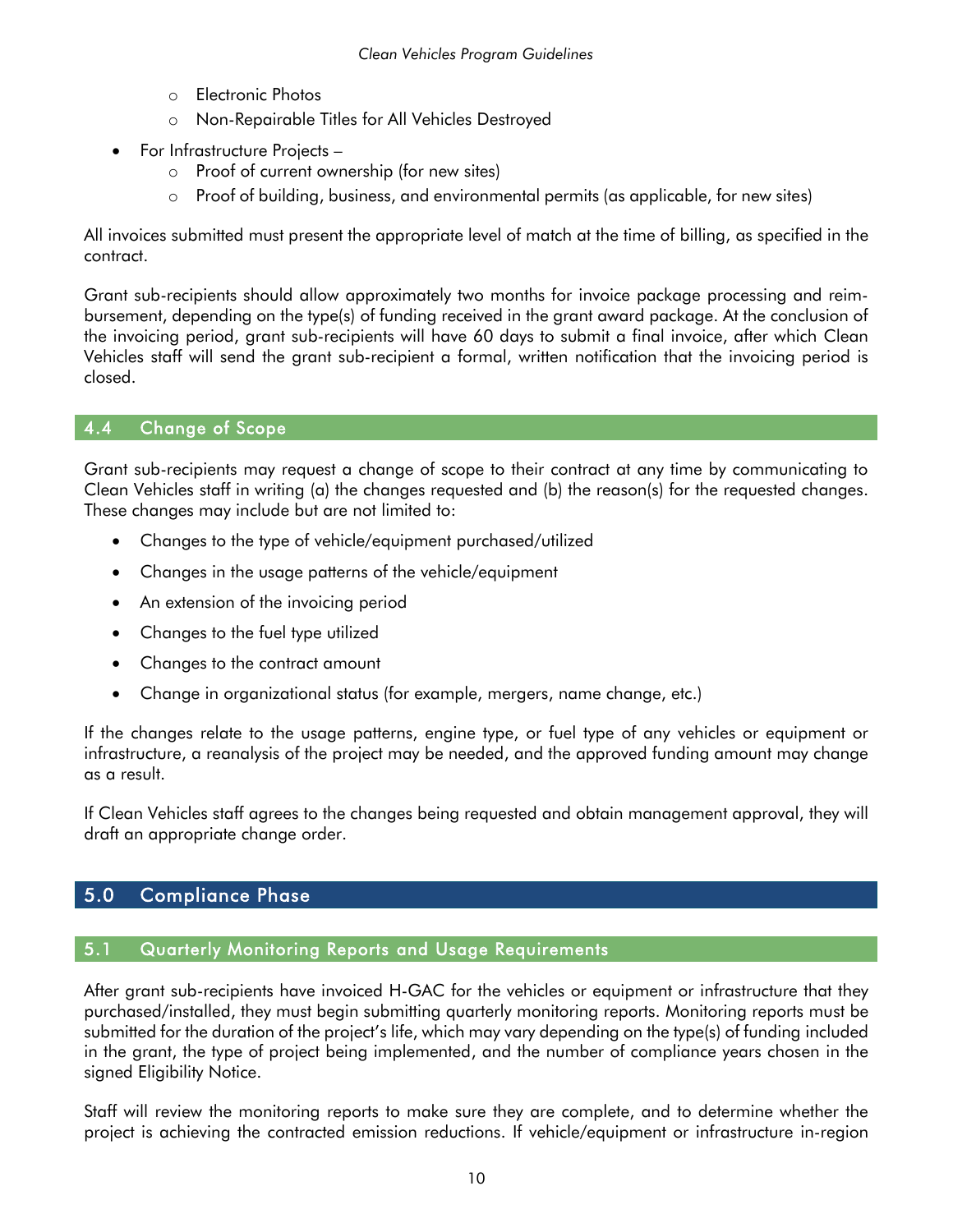usage is less than minimums identified in the project contract, the grant sub-recipient will need to submit a description of any conditions (such as weather, accidents, major maintenance, economic problems, etc.) that significantly impacted usage. If the project's in-region annual usage does not attain contracted minimums over a one-year period, H-GAC staff will review the project's history and patterns to help the subrecipient bring all deficit vehicles into compliance.

Options for addressing actual in-region usage that is below contracted minimums, but are not limited to:

- Extending the project reporting period for up to two years, or as limited by useful life requirements. (The latter takes precedence over the former.)
- Refunding grant money in proportion to the in-region usage deficit.
- Transfer vehicle/equipment ownership to an entity committed to comply with the contract terms. (See Section 5.4 for information on transfer of ownership requirements.)

At the conclusion of the monitoring period, Clean Vehicles staff will perform a final review of the project files to determine that all program and contract requirements have been met, and that all documentation has been submitted. Upon the completion of this review and the fulfillment of any outstanding requirements, staff will send a Project Closeout Letter to the grant sub-recipient indicating the project has been closed.

#### <span id="page-12-0"></span>5.2 Audits and Finding Resolution

As part of the contract, the grant sub-recipient may be subject to compliance reviews and/or additional site visits by H-GAC staff over the course of the project's life.

A compliance review is an internal review of the project file by H-GAC staff to identify potential problems, concerns, or areas of noncompliance. If an issue is identified, Clean Vehicles staff will notify the sub-recipient in writing to request that the matter be addressed. If the matter is not sufficiently addressed, a follow-up site visit will be conducted to ensure all program requirements are being fulfilled.

Additional site visits may be conducted as part of normal auditing protocols and/or as the result of an unresolved compliance review. These site visits will take place at a mutually agreed-upon time by H-GAC staff and the grant sub-recipient. Items that may be inspected during a site visit include:

- The continued functioning of vehicles or equipment and/or infrastructure.
- Data relating to usage history (mileage, fuel consumption, operational hours, etc.).
- Administrative and financial records relating to the operation of the Clean Vehicles-funded vehicles, equipment, and/or infrastructure.
- The completion and submission of all monitoring reports.
- Continued use of operational protocols including the vehicle/equipment operating procedures, workplace drug policies, and insurance.

The grant sub-recipient will be notified in writing of the results of the site visit, and of any findings which need to be addressed by the grant sub-recipient. The grant sub-recipient will have 30 days from receipt of this notification to respond in writing to any findings by:

- 1. Demonstrating that they have resolved the problem immediately and/or
- 2. Presenting a plan that is satisfactory to Clean Vehicles staff for how they intend to resolve the problem in a timely manner.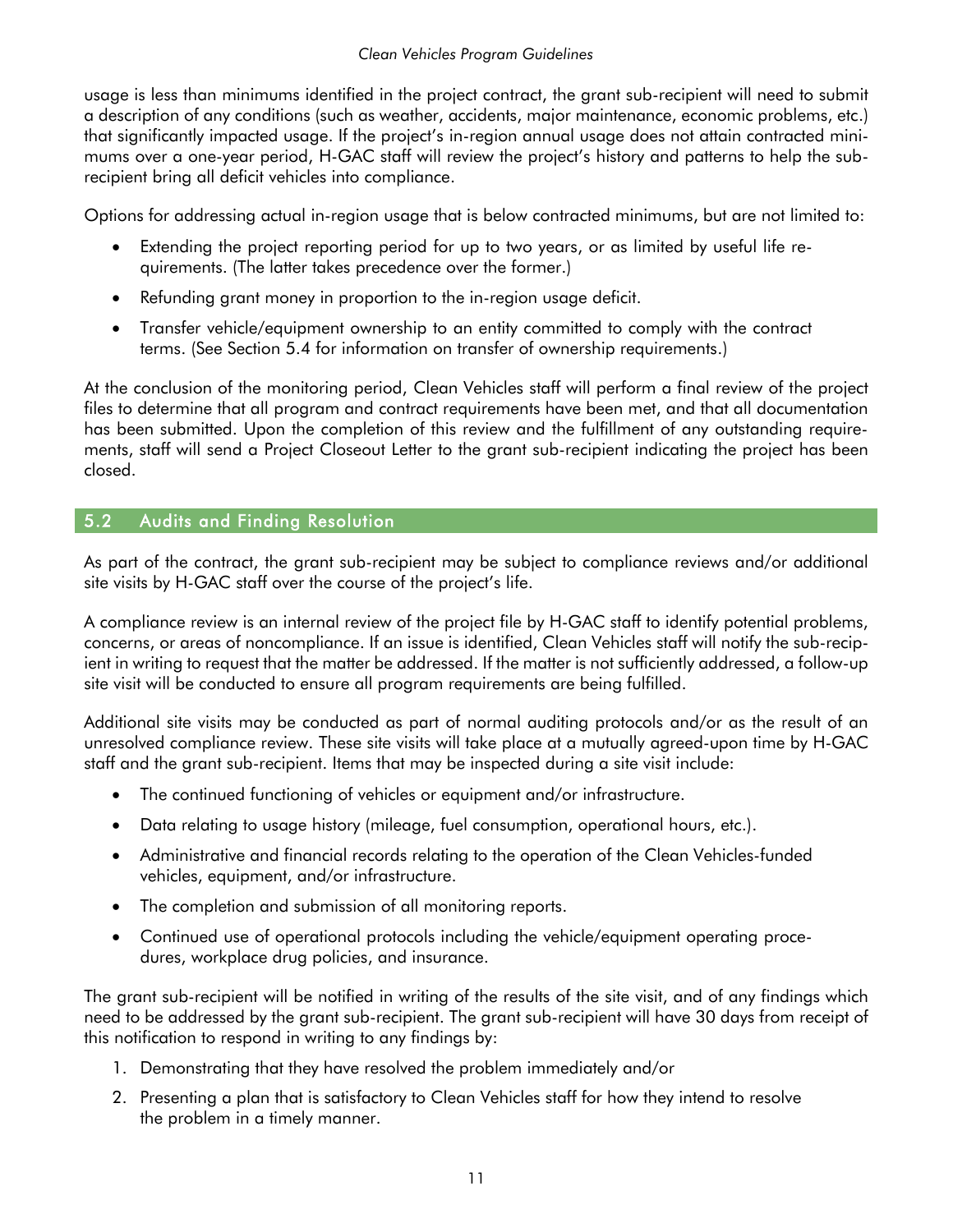Grant sub-recipients making use of option #2 should notify Clean Vehicles staff in writing immediately following the resolution of the problem, and/or if there is a need for a change to the resolution plan.

If the grant sub-recipient fails to resolve the findings of a site visit to the satisfaction of H-GAC staff, the sub-recipient will be notified in writing that enforcement processes will be initiated. Enforcement processes may ultimately result in a refund to H-GAC of any grant monies received and/or other legal remedies. Projects moving to the enforcement process will be referred to the agency's upper management and/or attorneys to determine the specific course of action on a case-by-case basis. At a minimum, grant sub-recipients involved in a project requiring enforcement will be flagged and suspended from further program participation until all issues are resolved to the agency's satisfaction.

#### <span id="page-13-0"></span>5.3 Supplemental Requirements and Sanctions

Grant sub-recipients which have a poor compliance history with the Clean Vehicles Program and/or are considered to be higher risk due to other factors may be subjected to greater scrutiny, suspended from program participation, and/or excluded from future program participation at the discretion of Clean Vehicles staff. Factors which may lead to being flagged include, but are not limited to:

- Failure to submit quarterly monitoring reports in a timely manner
- Failure to notify staff of contact/organizational information changes
- Failure to notify staff of any significant changes to vehicle/equipment/infrastructure usage and/or other substantive changes in contract scope
- Evidence that sub-recipients are not making a good faith effort in following through with project commitments as reflected in the application and contract
- Evidence that sub-recipients are not making a good faith effort in the resolution of audit findings
- Evidence of submitting intentionally inaccurate or fraudulent data/information to program staff

Measures providing greater scrutiny may include, but are not limited to:

- A requirement to install GPS on all funded vehicles or equipment and to provide GPS data to Clean Vehicles staff for review.
- Becoming subject to performance-based reimbursement protocols, in which grant fund payments are only made to the grant sub-recipient after monitoring reports and audit requirements are fulfilled satisfactorily. More specifically, the payment schedule will be as follows:
	- o 25% of the grant at the time of project implementation
	- o 25% of the grant following the first year of reporting
	- o 25% of the grant following the second year of reporting
	- o the remaining 25% of the grant following the third year of reporting
- More frequent site visits by program staff

In the event supplemental requirements are imposed, staff will draft and and submit a Supplemental Requirements Form to the grant sub-recipient for signature. This form, once signed, becomes part of the contract.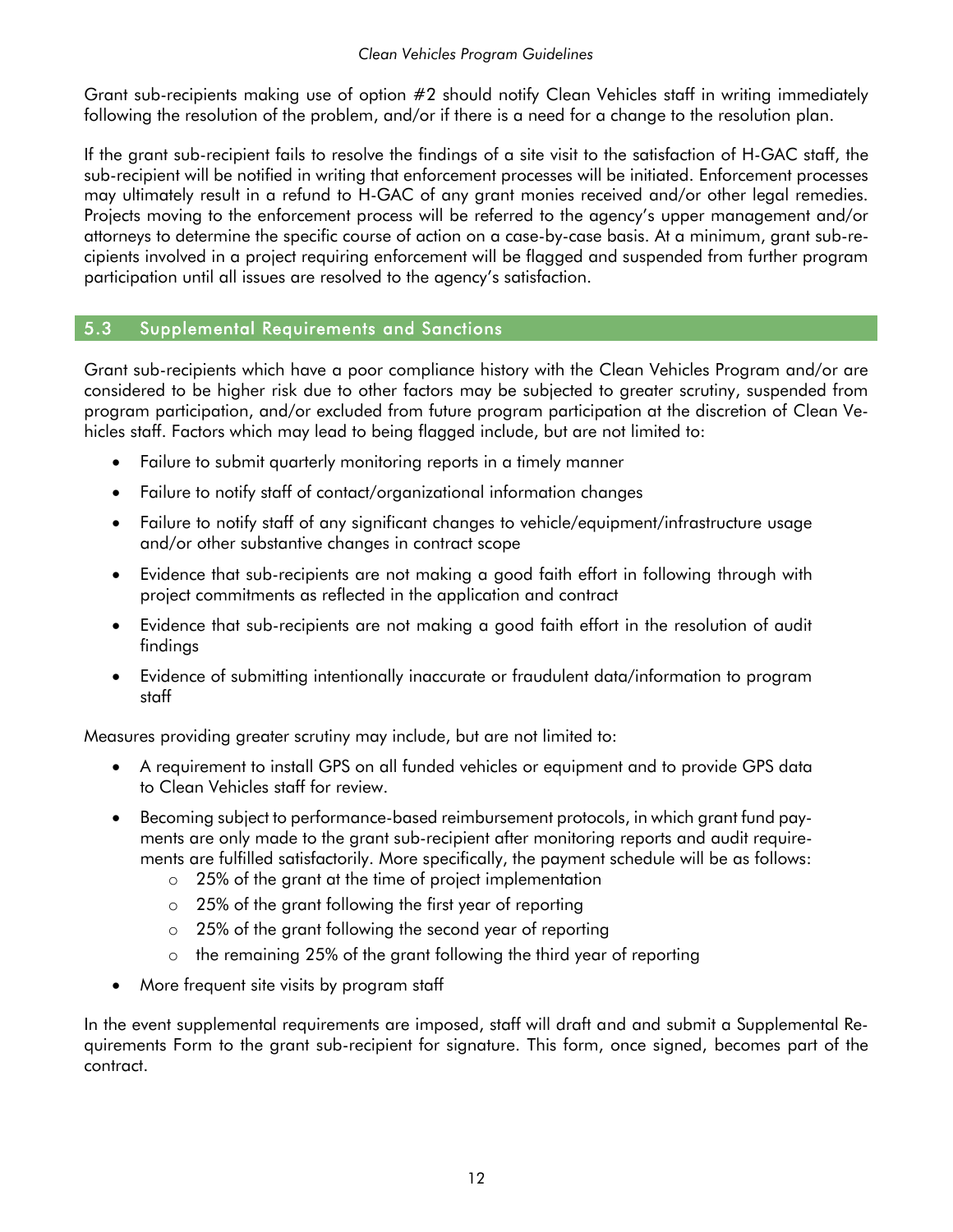#### <span id="page-14-0"></span>5.4 Voluntary Early Release

From time to time, circumstances arise which may call for the voluntary early release of vehicles or equipment and/or sub-recipients from their contractual obligations. For voluntary early release requests, the Clean Vehicles Program requires a 30-day advance notice in writing before the grant sub-recipient sells, relocates, or otherwise removes funded vehicles or equipment or infrastructure from in-region usage. If H-GAC approves the change, the sub-recipient may select one of the following three options to satisfy their contractual obligations:

- 1. **Termination:** Terminate the agreement as applicable to the vehicle/equipment that was released, and provide a prorated reimbursement to H-GAC of the grant funds provided for that unit. The reimbursement will be calculated based on shortfalls of in-region usage at the time of early release.
- 2. Substitute Vehicle/Equipment: Select a comparable unit that may serve as a substitute and fulfill the remaining contractual requirements as they originally applied to the unit that was released. The substitute unit must meet the following requirements in order to be approved:
	- a. The substitute unit must be acquired within six months of the release
	- b. Achieve at least as many documented emission reductions as was originally contracted
	- c. Achieve emission reductions as a result of technological rather than operational changes
- 3. Substitute Contractor: Conveyance of contractual obligations to a new party which would take possession of the unit and be willing to fulfill the remaining requirements as they originally applied to the primary grant sub-recipient. The substitute contractor must meet the following requirements in order to be approved:
	- a. The substitute contractor must become a party to the H-GAC contract for the unit and meet all applicable eligibility requirements
	- b. The substitute unit must achieve at least as many documented emission reductions as was originally projected
	- c. The substitute unit must achieve emission reductions as a result of technological rather than operational changes

Please note that Option #3 is only available to substitute contractors who have completed at least two years of satisfactory reporting.

#### <span id="page-14-1"></span>5.5 Involuntary Early Release

Involuntary early release occurs if vehicles or equipment or infrastructure funded through the program are destroyed or lost through fire, theft, accident, or an act of God (for example, hurricane). In the event of an involuntary early release, the grant sub-recipient is required to notify Clean Vehicles staff as soon as possible and to submit a Vehicle Loss Documentation Form (available from program staff) describing the occurrence and attach the appropriate documentation. The grant sub-recipient will then be required to choose one of the following three options to satisfy remaining contractual obligations:

1. Termination: If actual in-region usage levels did not reach the contracted minimum required usage level prior to the vehicle's loss, sub-recipients may choose to terminate the